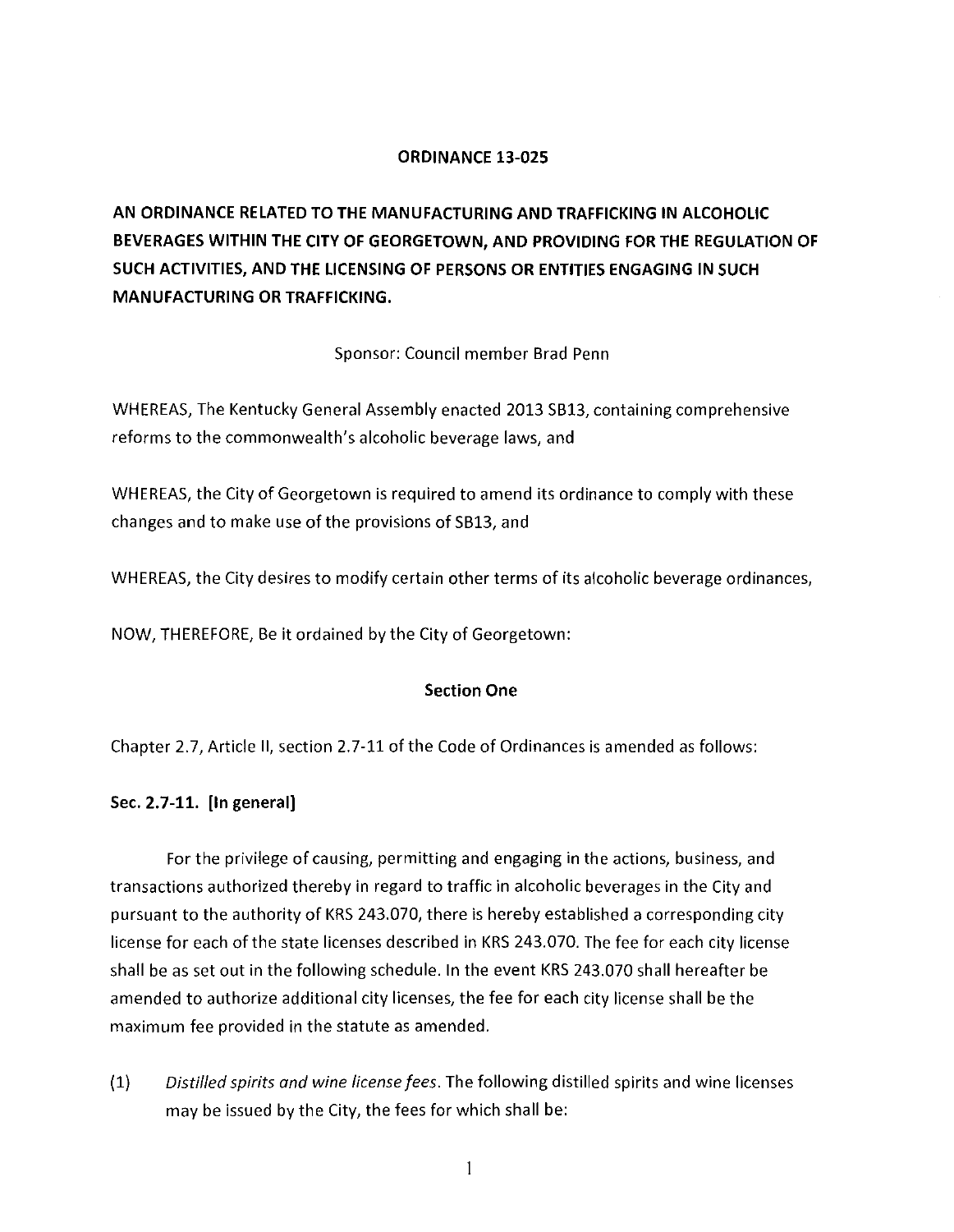| a.           | Distiller's license, per annum                                    | \$500.00 |
|--------------|-------------------------------------------------------------------|----------|
| b.           | Rectifier's license, per annum                                    | 3,000.00 |
| $\epsilon$   | Blender's License, per annum                                      | 3,000.00 |
| <u>dc.</u>   | Wholesaler's distilled spirits and wine license, per annum        | 3,000.00 |
| e <u>d.</u>  | Quota Rretail package license, per annum                          | 600.00   |
| $e$          | Quota retail drink license, per annum                             | 600.00   |
| $f_{\tau}$   | Retail drink, motel drink, airport drink, restaurant drink or     |          |
|              | supplemental bar-license, per annum                               | 600.00   |
| <u>gf.</u>   | Special temporary liquor license, per event                       | 100.00   |
| g.           | Nonquota type 1 retail drink license (includes distilled spirits, | 2000.00  |
|              | wine, and malt beverages)                                         |          |
| h.           | Restaurant wine license, per annum                                |          |
|              | $\overline{1}$<br>New applicants                                  | 600.00   |
|              | $\overline{2}$<br>Renewals                                        | 400.00   |
| h.           | Nonquota type 2 retail drink license (includes distilled spirits, | 800.00   |
|              | wine, and malt beverages), per annum (restaurant drink license)   |          |
| <u>i.</u>    | Nonquota type 3 retail drink license (includes distilled spirits, | 300.00   |
|              | wine and malt beverages) (private clubs)                          |          |
| Ŀ            | Distilled spirits and wine temporary auction, per event           | 200.00   |
| ŧк.          | Special Sunday sale retail drink license, per annum               | 300.00   |
| $\mathbf{F}$ | Special temporary wine license, per event                         | 50.00    |
| k            | Special temporary auction license, per-event                      | 200.00   |
| t.           | Nonresident special agent or solicitor's license, per annum       | 40.00    |
| mļ.          | Bottling house or winebottling house storage license, per annum   | 1,000.00 |
| Ĥ.,          | Souvenir retail liquor license, per annum                         | 1,000.00 |

(2) *Malt beverage license fees.* The following kinds of malt beverage licenses may be issued by the City, the fees for which shall be:

| a <sub>1</sub> | Brewer's license, per annum                                   | \$500.00 |
|----------------|---------------------------------------------------------------|----------|
| $b_{\perp}$    | Microbrewery license, per annum                               | 500.00   |
| $\mathsf{C}$ . | Malt beverage Ddistributor's license, per annum               | 400.00   |
| d.             | Nonquota retailer malt beverage package license, per annum    | 200.00   |
| e.             | Nonquota type 4 retail malt beverage drink license, per annum | 200.00   |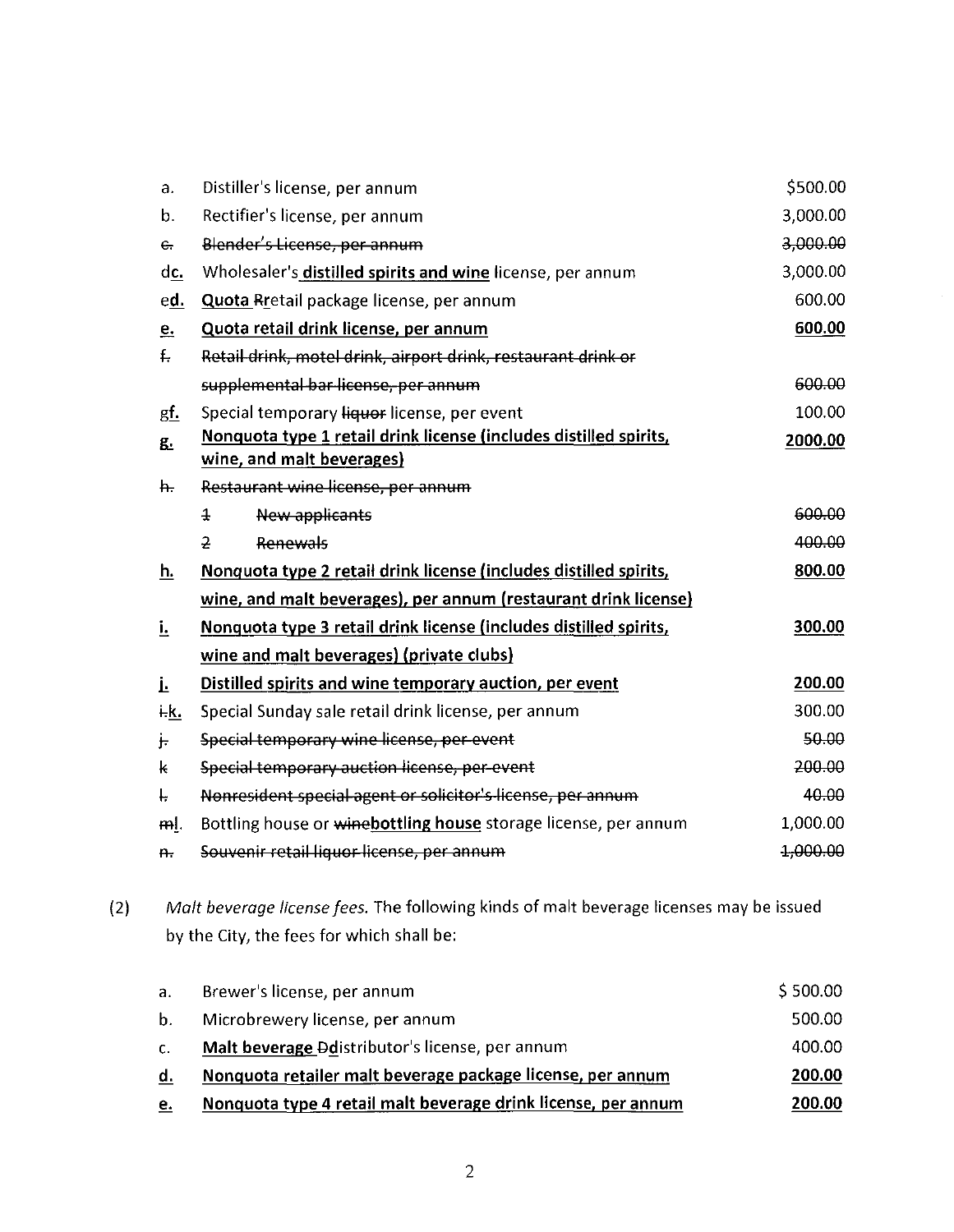|                | Malt beverage brew-on-premises license, per annum | 100.00 |
|----------------|---------------------------------------------------|--------|
| $\mathbf{d}$ . | Retailer's license, per annum                     | 200.00 |
| $e_{t}$        | Special temporary license, per event              | 25.00  |

The fee for each of the first five (5) supplemental bar licenses shall be the same as the fee for the primary drink license. There shall be no charge for each supplemental license issued in excess of five (5) to the same licensee at the same premises.

The holder of a nonquota retail malt beverage package license may obtain a Nonquota type 4 malt beverage drink license for a fee of fifty dollars (\$50). The holder of a Nonquota type 4 malt beverage drink license may obtain a nonquota retail malt beverage package license for a fee of fifty dollars (\$50).

(3) *Restaurant drink license.* 

(a) The City Council hereby determines, acknowledges and declares that an economic hardship exists within the City of Georgetown; that the sale of alcoholic beverages by the drink could aid economic growth; and, that there is a need for restaurant drink licenses to be issued pursuant to KRS 242.185 (1)-(5).

(b) A retail drink licensee must be a bona fide restaurant open to the general public having dining facilities for not less than one hundred (100) persons; or, a hotel, motel or inn containing not less than fifty (SO) sleeping units and having dining facilities for not less than one hundred (100) persons; and,

(c) The gross receipts of the restaurant or the dining facility from the sale of food for consumption on the premises is reasonably estimated to be not less than fifty percent (50%) of the total food and beverage receipts of such restaurant or dining facility for the license period.

(4) *Other license fees.* The following kinds of other licenses may be issued by the City, the fees for which shall be:

| $\partial$ . | Convention center or convention hotel complex license, per annum | \$2,000.00 |
|--------------|------------------------------------------------------------------|------------|
|              | ba. Extended hours supplemental license, per annum               | \$800.00   |
|              | eb. Caterer's license, per annum                                 | -800.00    |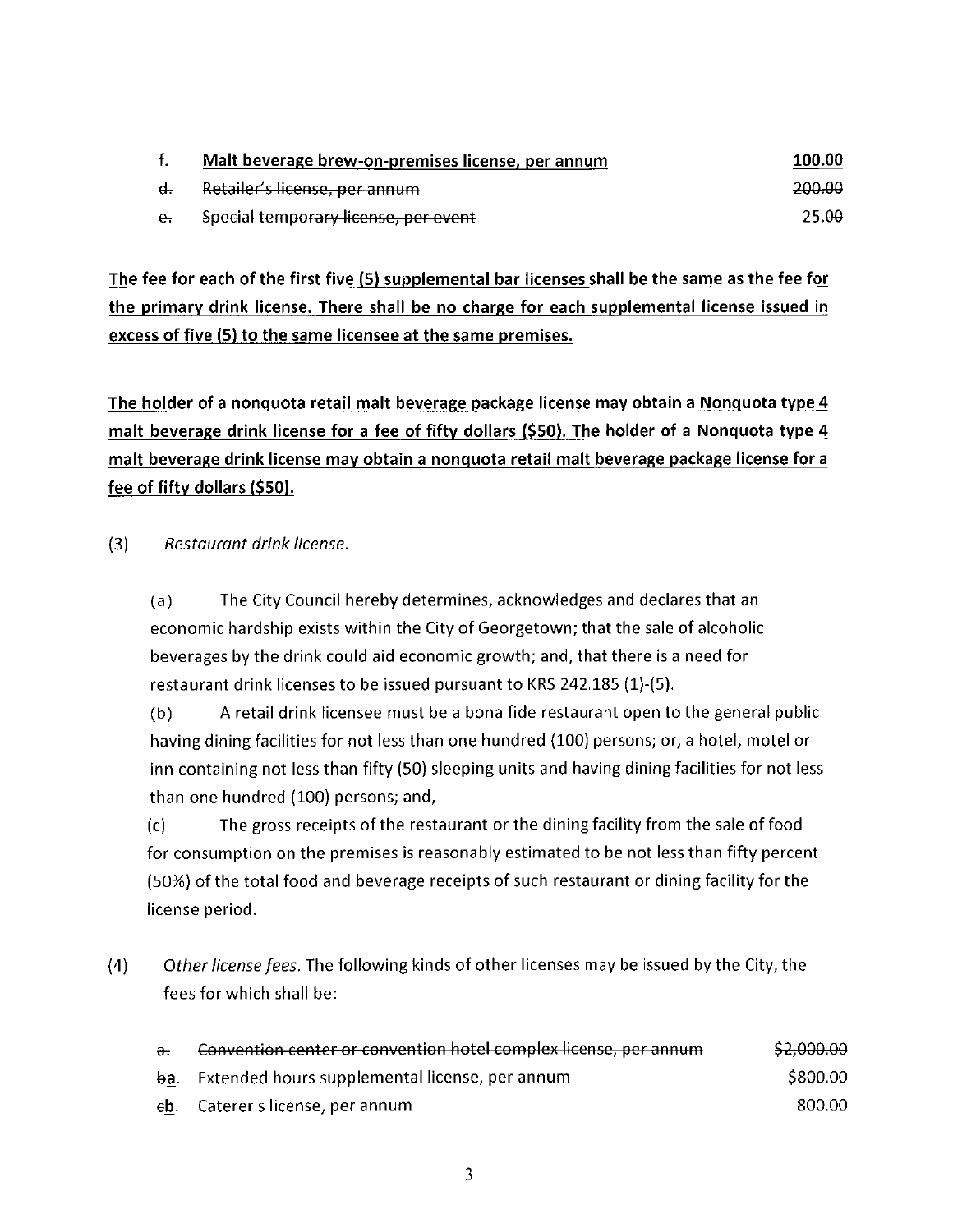| $\mathbf{d}$ . | Riverboat license, per annum                                         | 1.200.00 |
|----------------|----------------------------------------------------------------------|----------|
| $e_{\tau}$     | Automobile race-track license, per annum                             | 2,000.00 |
| ec.            | Limited restaurant license or limited golf course license, per annum |          |
|                | (includes distilled spirits, wine, and malt beverages)               | 800.00   |
| h.             | Special private club license, per annum                              | 300.00   |

# **Section Two**

Chapter 2.7, Article II, section 2.7-12 is amended as follows:

## **Sec. 2. 7-12. Certain special licenses defined**

(a) *Special Temporary licenses.* A special temporary distilled spirits and wine license for **a qualifying event or a special temporary wine license** may be issued only as set out in KRS. 243.260. This license shall authorize the licensee to exercise the privileges of the license a **quota retail drink licensee and an NQ4 retail malt beverage drink licensee** at designated premises for a specified and limited time, not to exceed thirty (30) days, **and shall expire when the qualifying event ends. All restrictions and prohibitions applying to a distilled spirits and wine quota retail drink licensee or an NQ4 retail malt beverage drink license shall apply also to a special temporary licensee.** In the case of a nonprofit organization holding an **NQ4** retail malt beverage license, such organization may be issued a distilled spirits and wine special temporary license or a special temporary wine license to sell distilled spirits and wine by the drink on the licensed premises, in conjunction with any public or private event, for a specified and limited time, not to exceed ten (10) days. A malt beverage temporary license maybe issued enly as set out in KRS 243.290 and is subject to all conditions and regulations provided at the issuance of the license.

(b) PRIVATE CLUB LICENSE. A special private club license may be issued only as authorized in KRS 243.270 to a nonprofit social, fraternal, military, or political organization or club, which for more than one (1) year prior to the date of application has maintained and operated a club room or rooms from which the general public is excluded. The privileges of the license shall be exercised only on premises where the general public is excluded.

(eb) *Special license required for Sunday sales*. No retail drink licensee shall offer alcoholic beverages for sale on Sunday unless the licensee shall have obtained a special license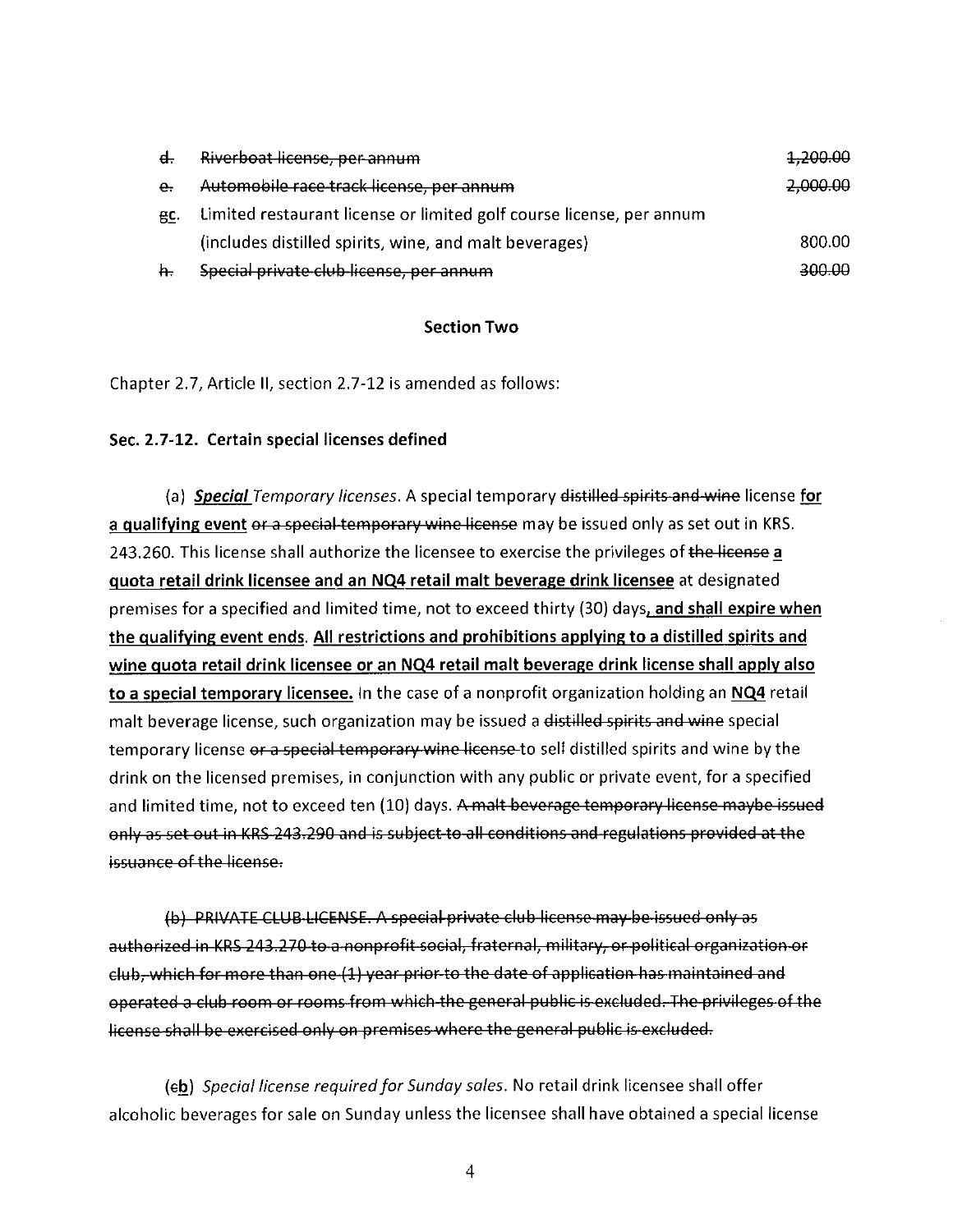for Sunday sales.

All restrictions and prohibitions applying to retail drink, distilled spirits, wine and malt beverage licenses shall apply to the special licenses, unless otherwise provided by law.

## **Section Three**

Chapter 2.7, Article IV, section 2.7-13 is amended as follows:

# **Sec. 2. 7-13. Expiration of license; proration of fees.**

All city licenses, except temporary licenses, shall begin on **JuneJuly** 1 of any year and shall expire on **MayJune** 31 of the following year. Any licenses issued after December 31 of any year shall be assessed a fee which is based on the pro rata portion of the remainder of the license period; however, the cost of any license shall not be less than one-half (1/2) the amount of the full fee for an annual license of that type.

## **Section Four**

Chapter 2.7, Article IV, section 2.7-32 is amended as follows:

## **Sec. 2.7-32. Application.**

 $(a)$  A nonrefundable application fee of \$50.00 shall be paid with the filing of the application for a city license. If the license is granted, the application fee shall be credited against the initial lieense fee.

 $(\frac{b}{a})$  All licenses granted under this ordinance shall be approved by the Administrator. Applications for the issuance of new licenses and for renewals of existing licenses shall be in writing and upon the forms provided by the ABC Board and the City, as amended and supplemented from time to time.

 $(eb)$  The application shall be verified and shall set forth in detail such information concerning the applicant and the premises for which the license is sought as required by the Kentucky Revised Statutes, the ABC Board and the City, including as follows:

(1) Name and address;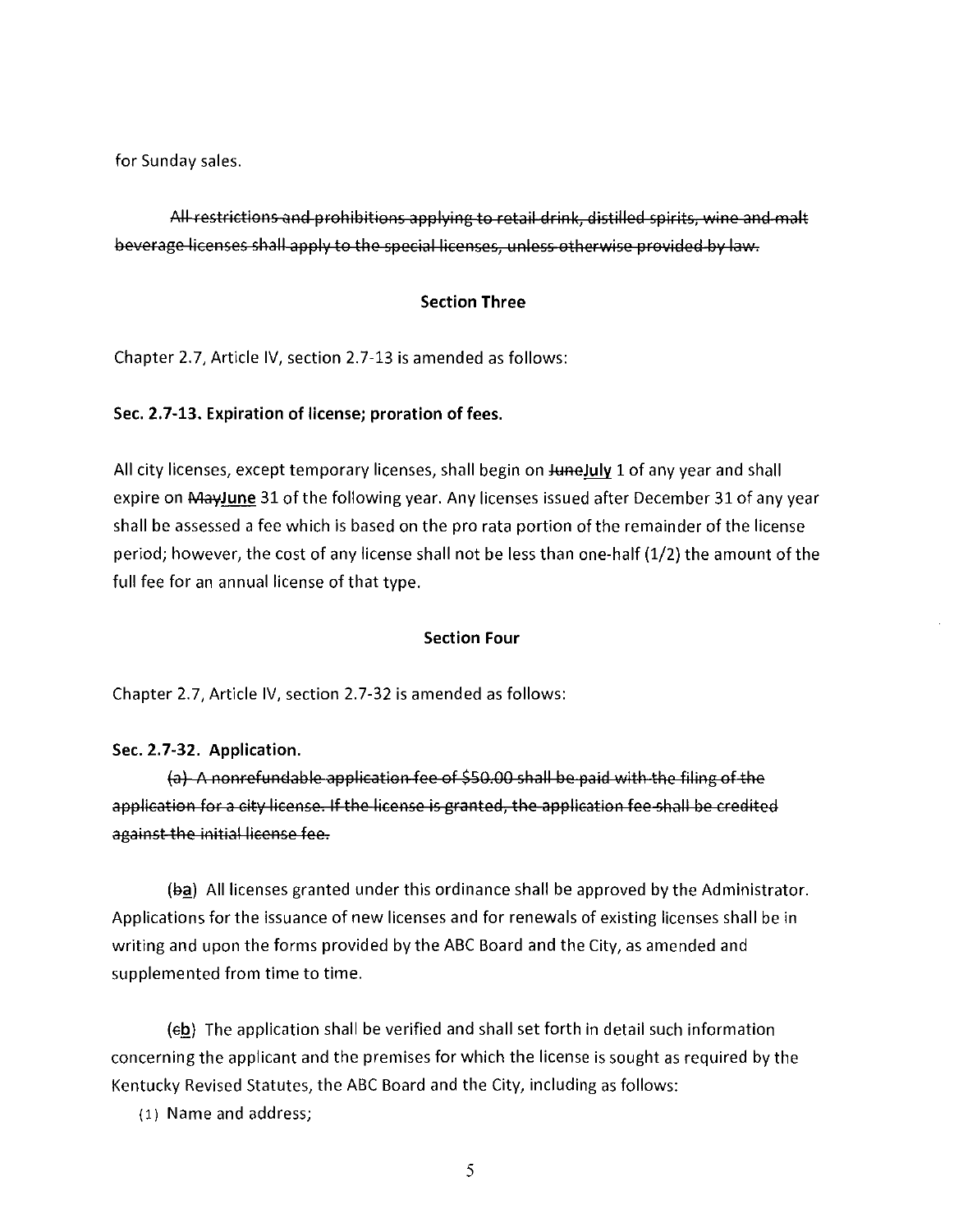- (2) Nature of interest;
- (3) Whether or not a citizen of the United States;
- ( 4) Date of birth;
- (s) Date residence was established in Kentucky, if a resident of Kentucky. If Georgetown resident indicate when residence was established;
- (6) Whether or not he or she has any interest in any other license or LLC, corporation, partnership or other business organization holding a license under this ordinance;
- ( 7) Extent of stock or company ownership;
- (8) Whether or not he or she has any interest in any license or LLC, corporation, partnership or other business organization holding a license in any other state or province.

 $(dc)$  Each application shall be accompanied by a certified check, cash or a postal or express money order for the amount of the license fee, less the \$50.00 application fee.

(ed) In addition to the above specified information, the applicant shall file with the application responses to any additional questions as may be posed or prescribed by the Administrator. The City Council has adopted a statement of guidelines and priorities for the issuance of licenses and, in order to determine the extent to which applications may further or impede the objectives of those guidelines, the Council may, by municipal order, adopt a questionnaire to be submitted to applicants for licenses. Upon adoption of the questionnaire, it shall become a part of the application process. The questionnaire may be altered, expanded, supplemented or replaced by municipal order of the Council hereafter. In addition to the information contained in the application and any City ordered questionnaire, the Administrator may require such other information as the Administrator may in his/her discretion deem desirable, reasonable or appropriate to the consideration of the application.

#### Section Five

Chapter 2.7, ARTICLE V, Section 2. 7-51 is amended as follows:

## Sec. 2.7-51. Hours for sale and delivery.

(a) A licensee for distilled spirits, wine or malt beverages by the drink shall be permitted to sell or dispense distilled spirits, wine and/or malt beverages between the hours of from 6:00 a.m. on each day of the week and until  $12:00$  a.m. of the following day until 11:59:59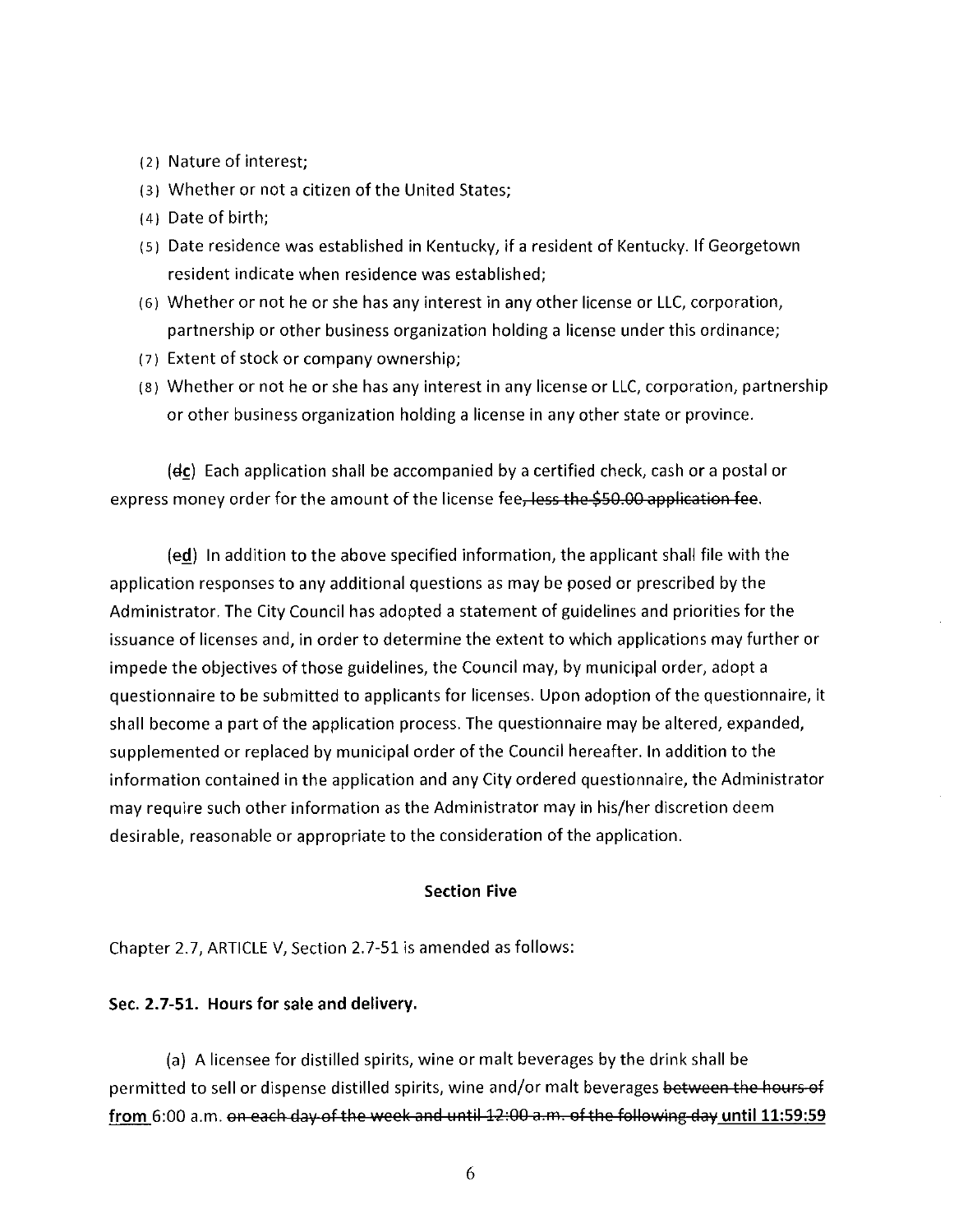**p.m. each day of the week,** except that such drink sales shall be permitted on Sunday only between the hours from 1:00 p.m. and until 9:00 p.m.11:59:59 p.m.

(b) Retail package distilled spirits and wine sales and package malt beverage sales shall be permitted from 6:00 a.m. until midnight 11:59:59 p.m. each day of the week, except that such package sales shall be permitted on Sunday only between the hours offrom 1:00 p.m. and 9:00 p.m. until 11:59:59 p.m.

(c) A licensee licensed to sell distilled spirits, wine or malt beverages by the drink may sell and dispense alcoholic beverages on New Year's Eve until 2:00 a.m. on January 1, provided that the appropriate licenses have been obtained from both the city and the state ABC Board.

(d) A licensee shall not sell or dispense any distilled spirits, wine or malt beverages during the hours that the polls are open on any election day.

### **Section Six**

Chapter 2.7, ARTICLE V, Section 2.7-52 is amended as follows:

#### **Sec. 2. 7-52. Conditions, prohibitions and restrictions.**

(a) No gambling or game of chance unless otherwise authorized by the Commonwealth of Kentucky shall be permitted in any form on such licensed premises. Dice, slot machines, or any device of chance is prohibited and shall not be kept on such premises.

(b) It shall be unlawful for any licensee licensed under this ordinance to have or maintain any radio receiving apparatus on such premises which is intentionally adjusted so as to receive police messages broadcast from any law enforcement agency in Scott County as it is now or may hereafter be operated. In addition to other penalties provided for the violation of this section, the Chief of Police or the Administrator, or his designated investigator, shall have the authority to confiscate any and all such radio receiving apparatus.

(c) The licensee shall be responsible for maintaining security on his premises

7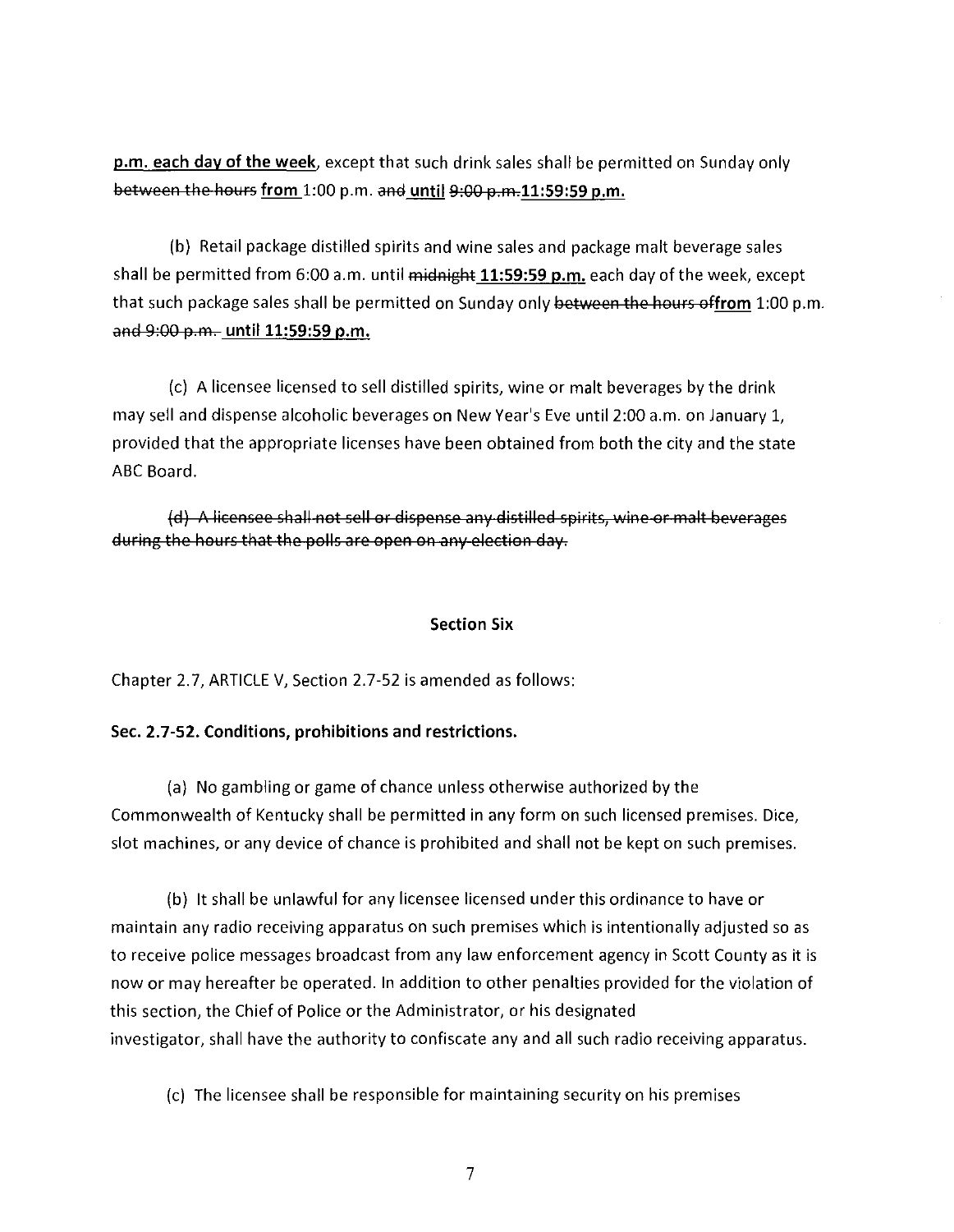including providing adequate outside lighting to permit customers to utilize the parking area and to promote the safety, health and welfare of the general public utilizing the licensed premise. Security standards are further necessary to discourage unlawful activity in and around the licensed premises.

(d) It shall be unlawful for the licensee under this ordinance who sells alcoholic beverages of any kind to give away or offer to give away anything tangible of value as a premium or prize, or for any other purpose in direct connection with the sale of alcoholic beverages nor shall any licensee give away any alcoholic beverage in any quantity for less than a full monetary consideration.

(e) No licensee or agent or employee of the licensee shall permit any person to become drunk or intoxicated on the premises, nor shall any licensee sell alcoholic beverages to any person who is actually or apparently under the influence of alcoholic beverages, or known to the seller or server to be an habitual drunkard or any person known to the seller or server to have been convicted of drunkenness as many as three (3) times within the most recent twelve (12) month period. No licensee shall permit any person who is actually or apparently under the influence of alcoholic beverages to remain on the licensed premises. As used herein, whether a person is actually or apparently under the influence of alcoholic beverages shall be determined by the licensee or server with specific reference to the principles and guidelines established in mandatory alcohol server training as to the signs of alcohol intoxication.

(f) The licensee shall not sell or dispense alcoholic beverages to any person who is under 21 years of age. The licensee shall check all identification to ascertain that every person who appears to be under the age of thirty attempting to purchase or consume alcoholic beverages is at least 21 years of age.

(g) The licensee shall display at all times in a prominent place a sign at least  $8" \times 11"$ in 30 point or larger type which states as follows:

*Persons under the age of twenty-one (21) are subject to a fine of up to One Hundred Dollars {\$100.00}* if *they:* 

- *{1) Enter licensed premises to buy, or hove served to them, alcoholic beverages.*
- *(2) Possess, purchase or attempt to purchase, or get another to purchase alcoholic beverages.*
- *{3} Misrepresent their age for the purpose of purchasing or obtaining alcoholic beverages.*

8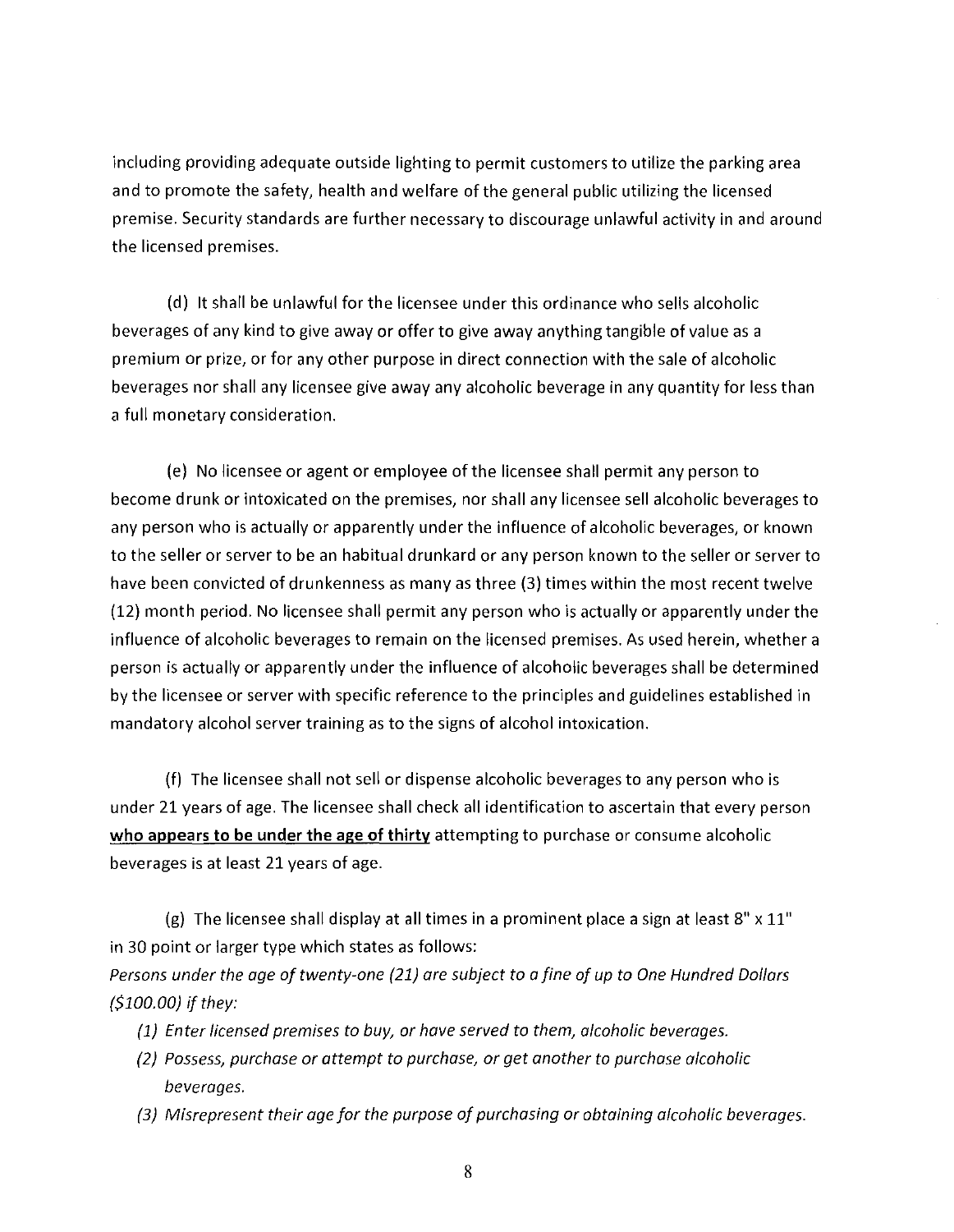(h) The licensee, before commencing any business for which a license has been issued, shall post and display at all times in a conspicuous place in the room or principal room where the business is carried on so that all persons visiting the place may readily see the license. The licensee shall not at any time post the license on premises other than the licensed premises or upon premises where traffic in alcoholic beverages is being carried on by any person other than the licensee, or knowingly deface, destroy or alter the license in any respect.

(i) The licensee shall post in a prominent place easily seen by patrons a printed sign at least eleven (11) inches by fourteen (14) inches in size, with letters at least one (1) inch high, supplied by the Alcoholic Beverage Control Commission, and with gender-neutral language supplied by the Cabinet for Health Services, which shall warn that drinking alcoholic beverages prior to conception or during pregnancy can cause birth defects. A person who violates this subsection shall be subject to a fine of not less than ten dollars (\$10.00) nor more than fifty dollars (\$50.00). KRS 243.895.

(j) No wholesaler or distributor shall sell any alcoholic beverages to any person in the City for any consideration except under the usual credit or cash terms of the wholesaler or distributor at or before the time of delivery. Nor shall any retail licensee sell to a purchaser for any consideration except for cash at time of purchase.

(k) No licensee shall knowingly employ in connection with his or her business any person who:

- ( 1) Has been convicted of any felony within the last two (2) years;
- ( 2) Has been twice convicted of any misdemeanor or offense directly or indirectly attributable to the use of intoxicating liquors within the last two (2) years;
- ( 3) Is under the age of twenty (20) years who will be serving alcoholic beverages or who will be having any contact whatsoever with the sale of alcohol as defined under state statute;
- ( 4) Within two (2) years prior to the date of his or her employment, has had any City license under this Ordinance revoked for cause.

(I) Licensees shall not offer reduced drink specials (e.g. two-for-one, happy hours) after the hour of 11:00 p.m. until closing.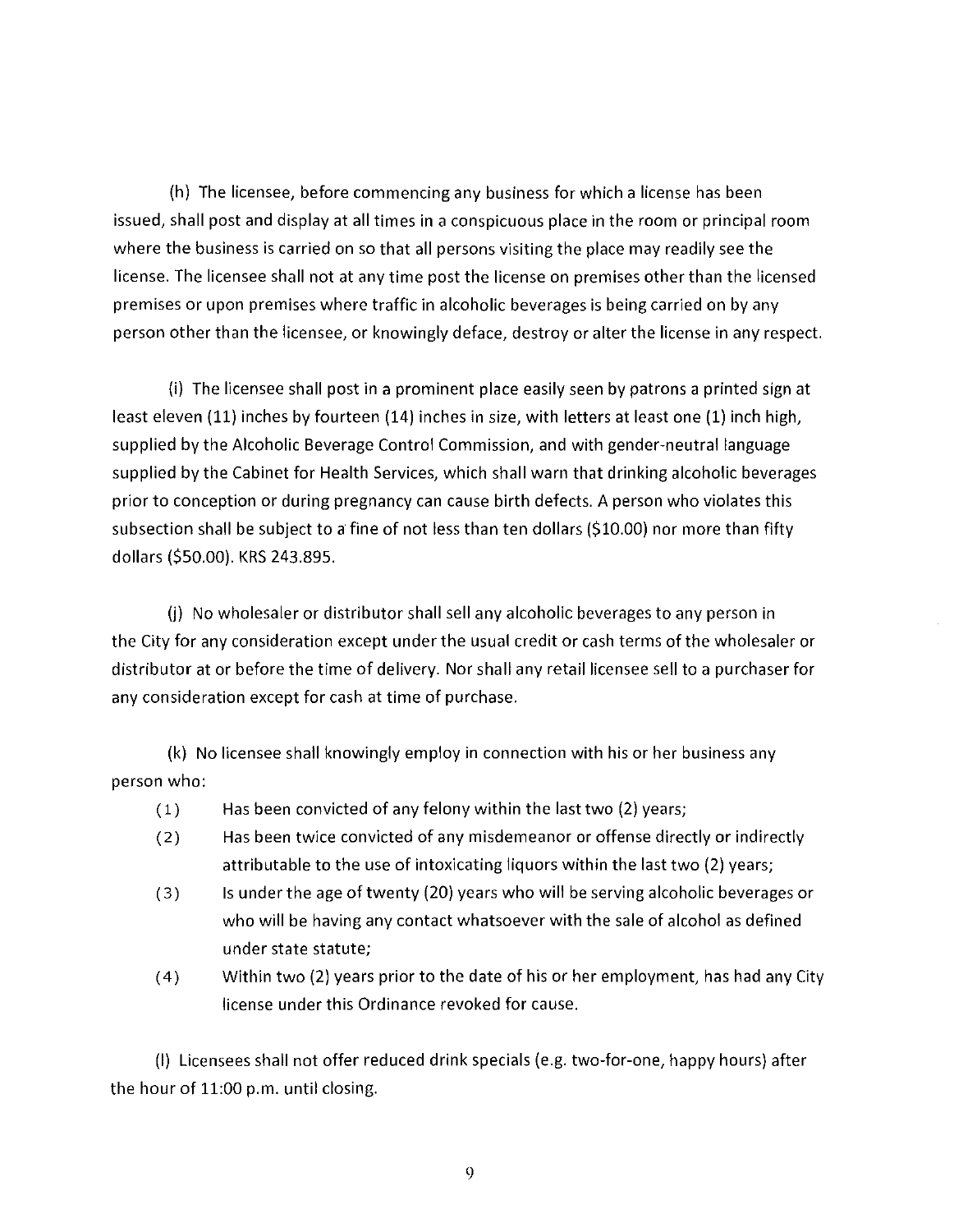(m) All retail beer and retail drink licenses shall be required to provide indoor or outdoor lavatory facilities for their customers where such beverages are consumed on the premises.

(n) No licensee shall offer or permit nudity, adult entertainment activities, including nude or nearly nude dancing, adult motion picture, television, slide or stage shows, cabarets or sexual entertainment centers on any licensed premise. No licensee shall permit explicit sexual activity, whether actual or simulated, upon any licensed premises. No licensee shall sponsor or permit wet t-shirt or wet clothing contests, lingerie fashion shows, mud wrestling, jello wrestling or similar activities, nor shall a licensee allow dancing with touching for compensation (including but not limited to wages, tips or gratuities), or any other service, display or contest requiring physical contact between patrons and/or patrons and employees on any licensed premises. No licensee shall sponsor, offer or permit drinking contests, all-you-can-drink specials or free drinks on any licensed premise in the City.

(o) No license shall be issued for any premises to operate a vehicle "drive-through" outlet for the sale of alcoholic beverages, nor shall any person or licensee operate or permit such a vehicle drive-through outlet. This prohibition shall not apply to a drive-up window at any premises licensed for retail package liquor, wine or malt beverage, including retail beer, where the primary sales area is arranged for and utilized by persons entering the premises on foot and manually carrying out the products purchased therein.

Violation of this Article shall subject the licensee to penalties provided in this chapter and shall be cause for revocation of license.

#### **Section Seven**

Chapter 2.7, ARTICLE V, Section 2.7-53 is amended as follows:

#### **2.7-S3. Possession by minors prohibited; no person shall aid possession by minors**

(a) Except as specifically authorized under KRS 241 through 244, no person under the age of 21 may possess alcoholic beverages or enter onto any licensed premises for the purpose of acquiring alcoholic beverages.

(b) As provided in KRS 244.085, no person under the age of 21, except in the company of a parent or guardian, may enter any premises licensed for the package sale of alcoholic

10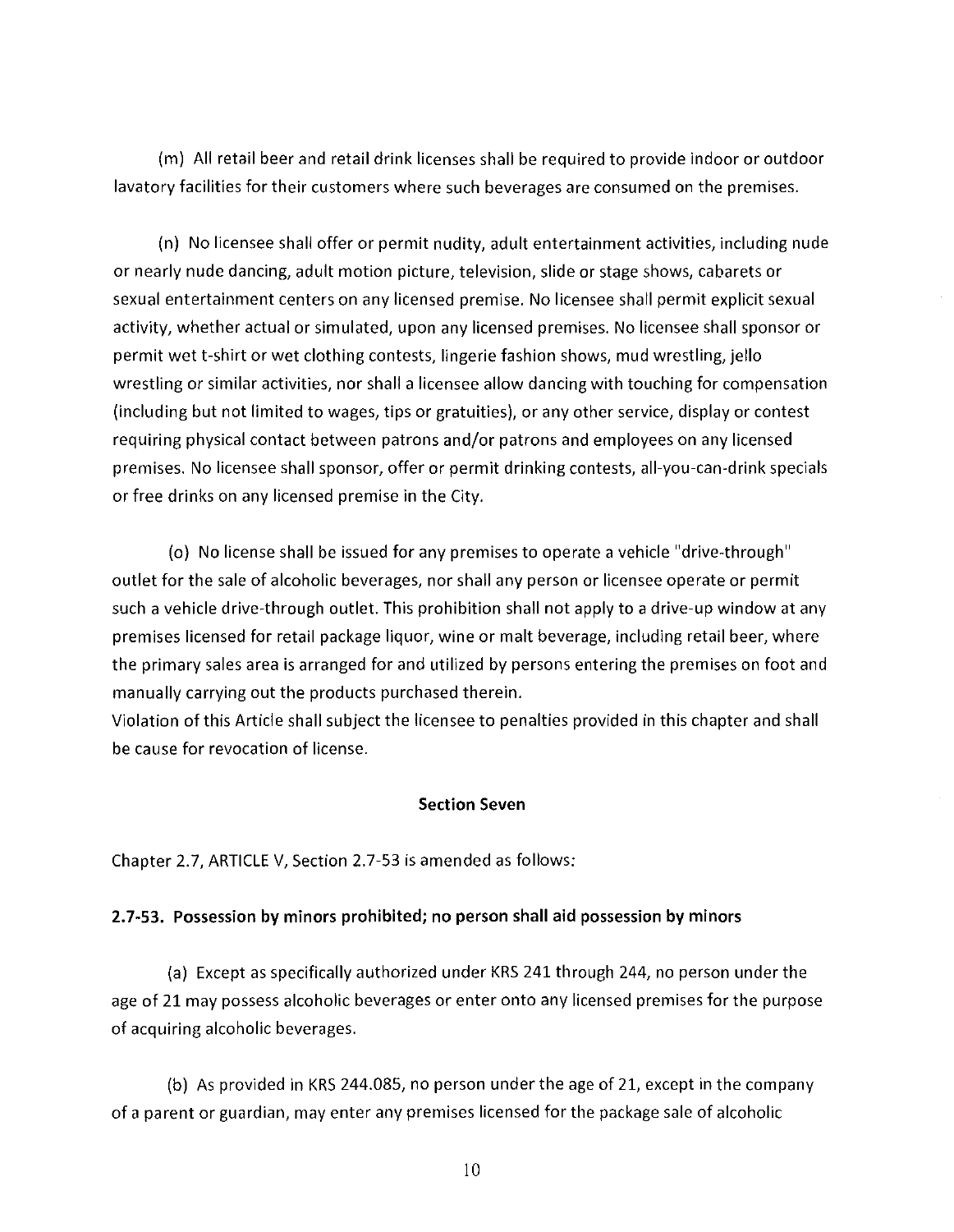beverages. For purposes of this prohibition, "premises" specifically encompasses the entire lot upon which a licensed establishment is situated, including any drive-up window. The prohibition contained in this paragraph (2) shall not apply to premises where the usual and customary business of the establishment is a gas station, convenience store, grocery store, drugstore, or similar establishment.

(c) No person shall knowingly allow, aid, assist, induce, cause or otherwise encourage any minor to be in possession of, use or consume alcoholic beverages. All licensees, as set out in Section 6.6, shall require proof of age of all persons **who appear to be under the age of thirty** attempting to purchase or consume alcoholic beverages on the licensee's premises.

(d) No person being the owner or occupant or otherwise in possession or control of any property located within the City shall knowingly allow any minor to remain on such property while in possession of, using or consuming alcoholic beverages.

(e) It shall be a defense to any prosecution under this section if the person charged, upon discovery of said minor individuals, manifests a proper effort to enlist the aid of and cooperate with law enforcement personnel in stopping the minor individuals' possession, consumption or use of alcoholic beverages, or that the minor individuals' possession of alcoholic beverages was exempted by KRS 244.087.

# **Section Eight**

If any section, subsection, paragraph, sentence, clause, phrase, or a portion of this ordinance is declared illegal or unconstitutional or otherwise invalid, such declaration shall not affect the remaining portions hereof.

# **Section Nine**

This ordinance shall take effect upon passage and publication.

PUBLICLY INTRODUCED AND READ FIRST TIME: November 11, 2013

PUBLICLY READ SECOND TIME AND PASSED: November 25, 2013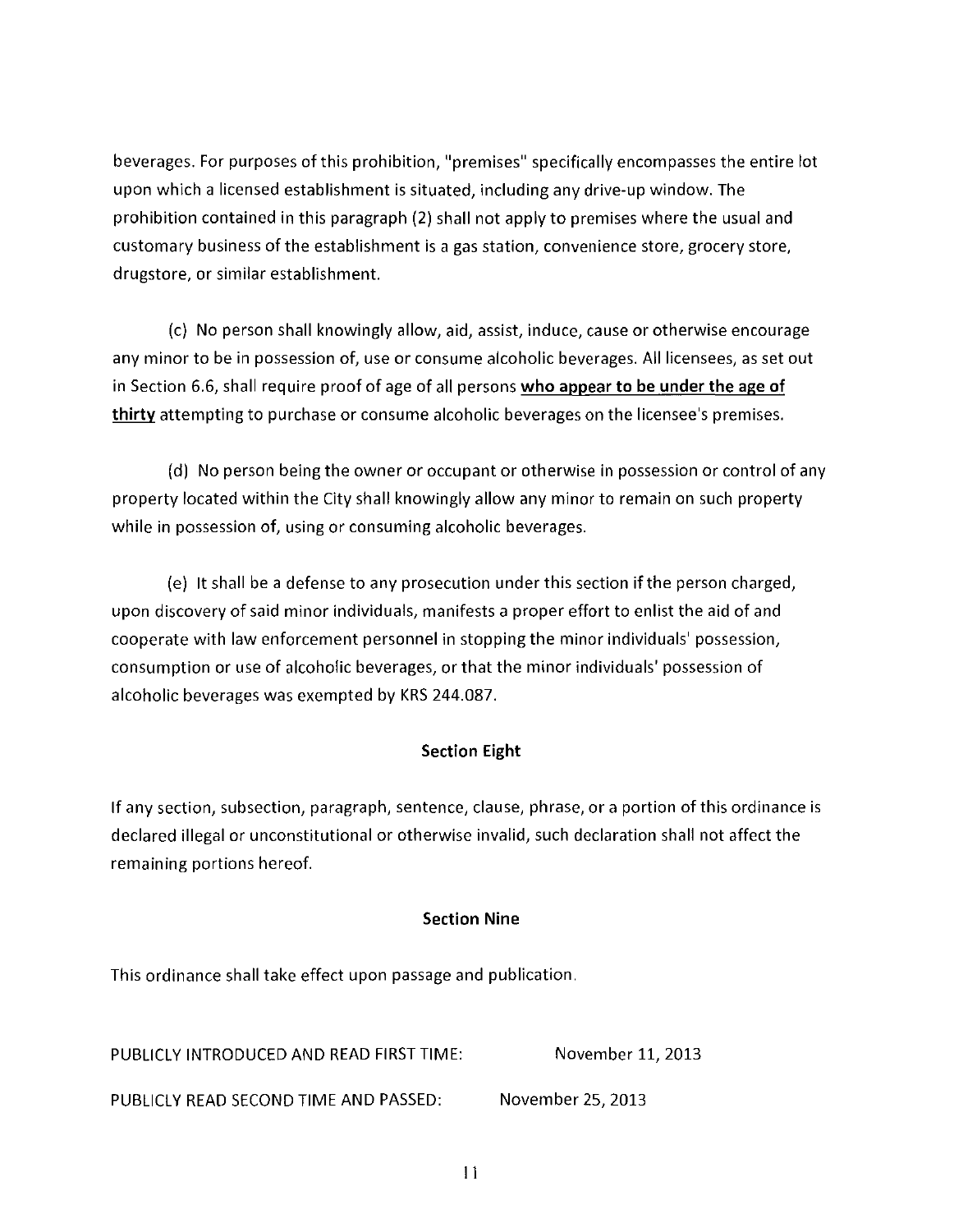Everette Varney

APPROVED:

ATTEST:

Tracce TNJ max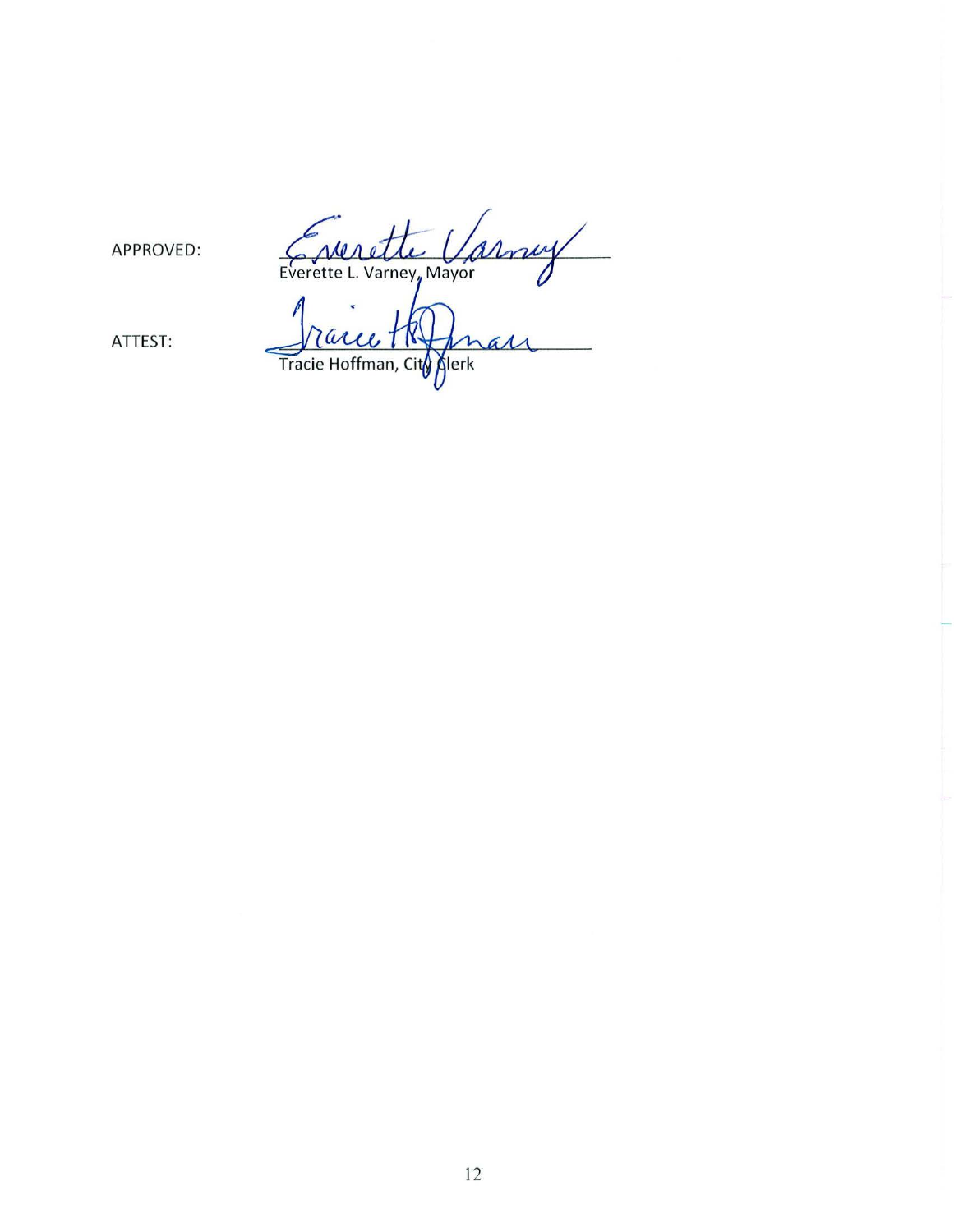# **CITY OF GEORGETOWN ORDINANCE NO. 13-025**

**AN ORDINANCE RELATED TO THE MANUFACTURING AND TRAFFICKING IN ALCOHOLIC BEVERAGES WITHIN THE CITY OF GEORGETOWN, AND PROVIDING FOR THE REGULATION OF SUCH ACTIVITIES AND THE LICENSING OF PERSONS OR ENTITIES ENGAGING IN SUCH MANUFACTURING OR TRAFFICKING.** 

# **SUMMARY**

# **SECTION 1 (set forth in full)**

Chapter 2.7, Article **11,** section 2. 7-11 of the Code of Ordinances is amended as follows:

## **Sec. 2.7-11. [In general)**

For the privilege of causing, permitting and engaging in the actions, business, and transactions authorized thereby in regard to traffic in alcoholic beverages in the City and pursuant to the authority of KRS 243.070, there is hereby established a corresponding city license for each of the state licenses described in KRS 243.070. The fee for each city license shall be as set out in the following schedule. In the event KRS 243.070 shall hereafter be amended to authorize additional city licenses, the fee for each city license shall be the maximum fee provided in the statute as amended.

(1) *Distilled spirits and wine license fees.* The following distilled spirits and wine licenses may be issued by the City, the fees for which shall be:

| $\mathbf{a}$ . | Distiller's license, per annum                                    | \$500.00 |
|----------------|-------------------------------------------------------------------|----------|
| b.             | Rectifier's license, per annum                                    | 3,000.00 |
| $\epsilon$     | Blender's License, per annum                                      | 3,000.00 |
| dc.            | Wholesaler's distilled spirits and wine license, per annum        | 3,000.00 |
| ed.            | Quota Rretail package license, per annum                          | 600.00   |
| <u>e.</u>      | Quota retail drink license, per annum                             | 600.00   |
| f.             | Retail drink, motel drink, airport drink, restaurant drink or     |          |
|                | supplemental bar license, per annum                               | 600.00   |
| gf.            | Special temporary liquor license, per event                       | 100.00   |
| £.             | Nonquota type 1 retail drink license (includes distilled spirits, | 2000.00  |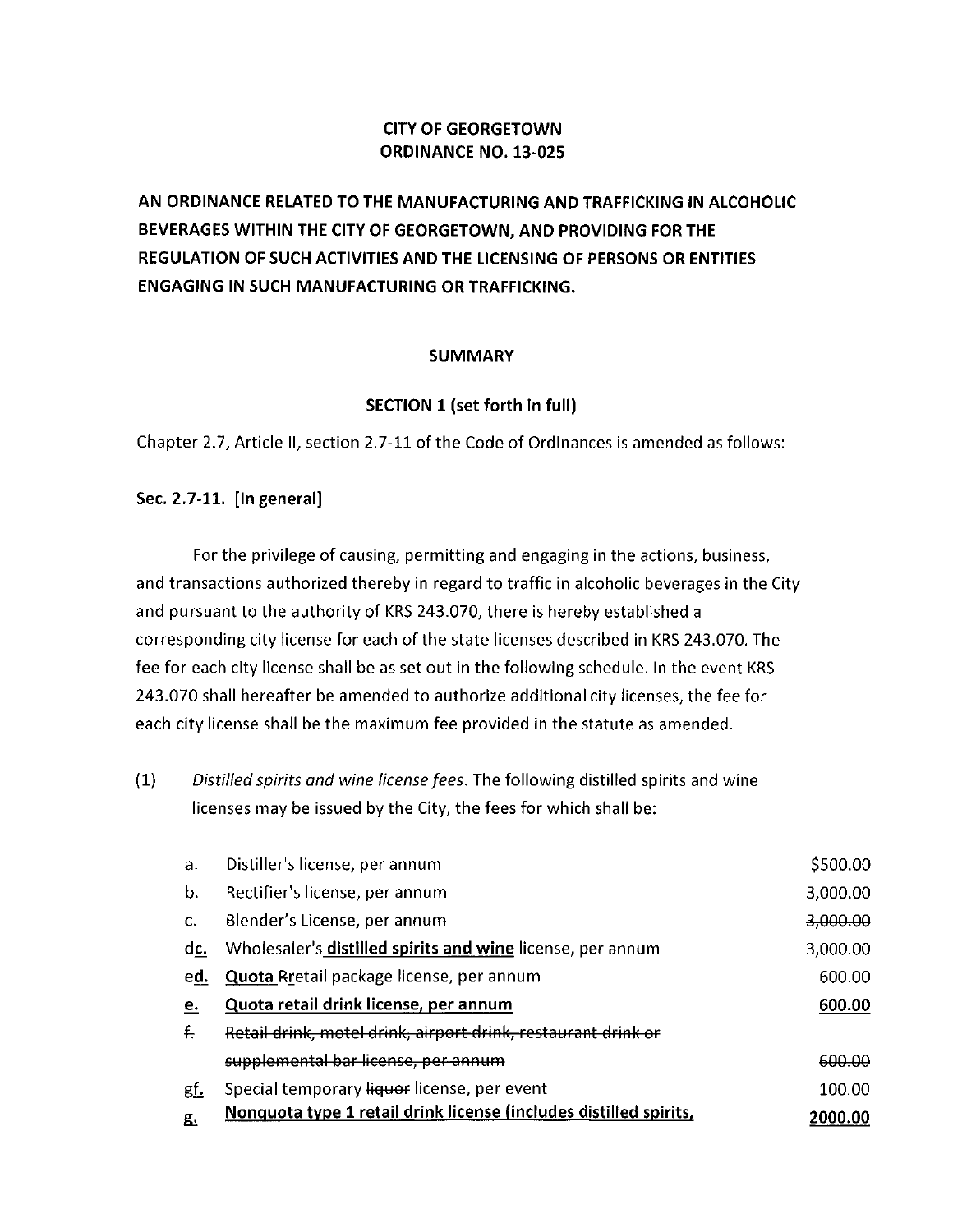wine, and malt beverages)

| h.         | Restaurant wine license, per annum                                |                     |
|------------|-------------------------------------------------------------------|---------------------|
|            | $\overline{1}$<br>New applicants                                  | 600.00              |
|            | 2<br>Renewals                                                     | 400.00              |
| h.         | Nonquota type 2 retail drink license (includes distilled spirits, | 800.00              |
|            | wine, and malt beverages), per annum (restaurant drink license)   |                     |
| i.         | Nonquota type 3 retail drink license (includes distilled spirits, | 300.00              |
|            | wine and malt beverages) (private clubs)                          |                     |
| Ŀ          | Distilled spirits and wine temporary auction, per event           | 200.00              |
| ÷k.        | Special Sunday sale retail drink license, per annum               | 300.00              |
| $\dot{+}$  | Special temporary wine license, per event                         | 50.00               |
| k          | Special temporary auction license, per event                      | 200.00              |
| t.         | Nonresident special agent or solicitor's license, per annum       | 40.00               |
| ml.        | Bottling house or winebottling house storage license, per annum   | 1,000.00            |
| $H_{\tau}$ | Souvenir retail liquor license, per annum                         | <del>1 000.00</del> |
|            |                                                                   |                     |

(2) *Malt beverage license fees.* The following kinds of malt beverage licenses may be issued by the City, the fees for which shall be:

| a.           | Brewer's license, per annum                                   | \$500.00 |
|--------------|---------------------------------------------------------------|----------|
| b.           | Microbrewery license, per annum                               | 500.00   |
| $\mathbf{C}$ | Malt beverage Ddistributor's license, per annum               | 400.00   |
| d.           | Nonquota retailer malt beverage package license, per annum    | 200.00   |
| e.           | Nonguota type 4 retail malt beverage drink license, per annum | 200.00   |
| f.           | Malt beverage brew-on-premises license, per annum             | 100.00   |
| $\mathbf{d}$ | Retailer's license, per annum                                 | 200.00   |
| $\mathbf{e}$ | Special temporary license, per event                          | 25.QQ    |

The fee for each of the first five (5) supplemental bar licenses shall be the same as the fee for the primary drink license. There shall be no charge for each supplemental license issued in excess of five (5) to the same licensee at the same premises.

The holder of a nonguota retail malt beverage package license may obtain a Nonquota type 4 malt beverage drink license for a fee of fifty dollars (\$50). The holder of a Nonguota type 4 malt beverage drink license may obtain a nonguota retail malt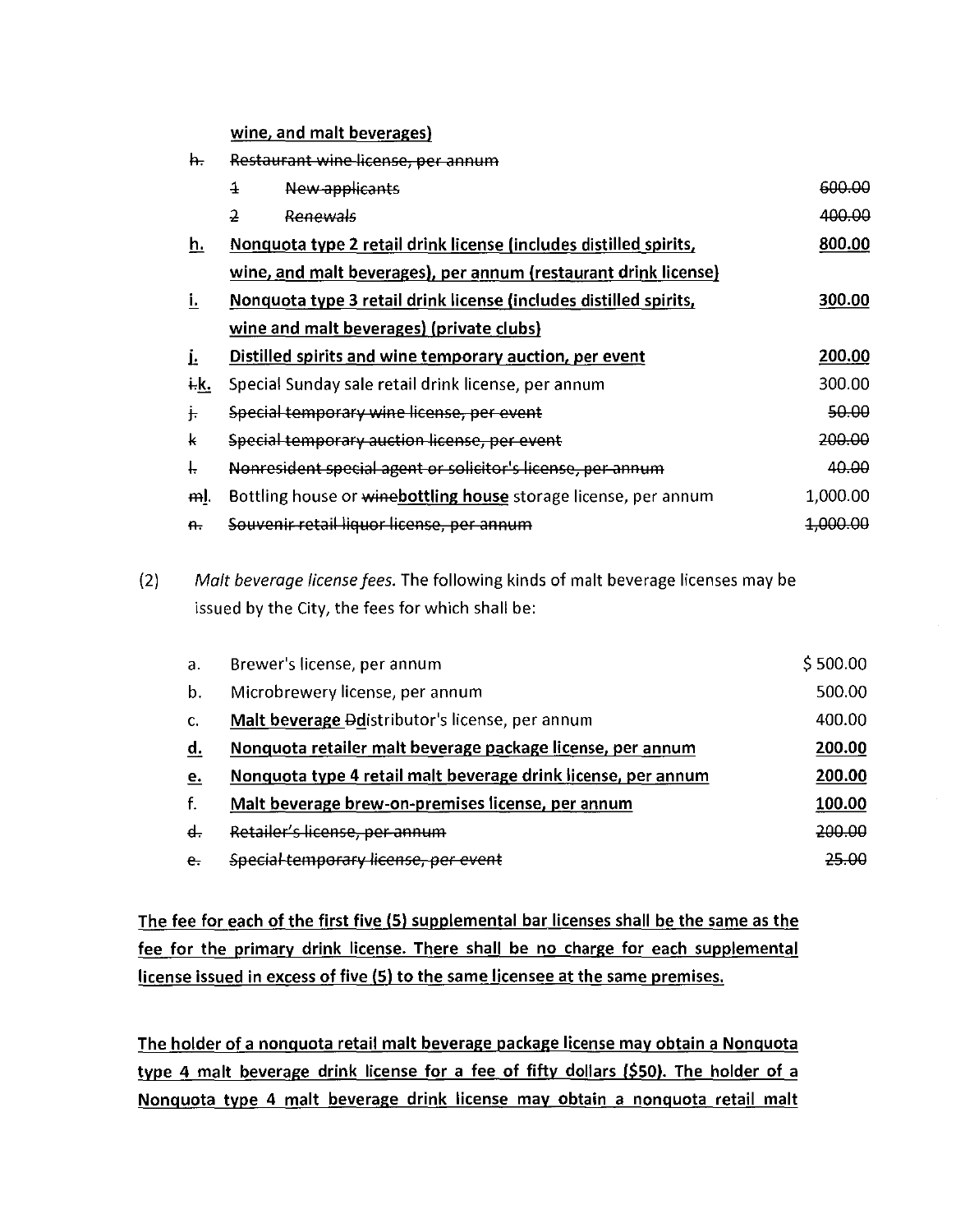# **beverage package license for a fee of fifty dollars (\$50).**

# (3) *Restaurant drink license.*

(a) The City Council hereby determines, acknowledges and declares that an economic hardship exists within the City of Georgetown; that the sale of alcoholic beverages by the drink could aid economic growth; and, that there is a need for restaurant drink licenses to be issued pursuant to KRS 242.185 (1)-(5).

(b) A retail drink licensee must be a bona fide restaurant open to the general public having dining facilities for not less than one hundred (100) persons; or, a hotel, motel or inn containing not less than fifty (50) sleeping units and having dining facilities for not less than one hundred (100) persons; and,

(c) The gross receipts of the restaurant or the dining facility from the sale of food for consumption on the premises is reasonably estimated to be not less than fifty percent (50%) of the total food and beverage receipts of such restaurant or dining facility for the license period.

(4) *Other license fees.* The following kinds of other licenses may be issued by the City, the fees for which shall be:

| $\partial$ . | Convention center or convention hotel complex license, per annum     |                     |
|--------------|----------------------------------------------------------------------|---------------------|
| ba.          | Extended hours supplemental license, per annum                       | \$800.00            |
| €b.          | Caterer's license, per annum                                         | 800.00              |
| €.           | Riverboat license, per annum                                         | <del>1,200.00</del> |
| e.           | Automobile race track license, per annum                             | 2,000.00            |
| £C.          | Limited restaurant license or limited golf course license, per annum |                     |
|              | (includes distilled spirits, wine, and malt beverages)               | 800.00              |
| h.           | Special private club license, per annum                              |                     |

# **SECTION 2**

Amends special temporary license requirements to conform to state law changes.

## **SECTION 3**

Changes dates for licenses from June through May to July through June.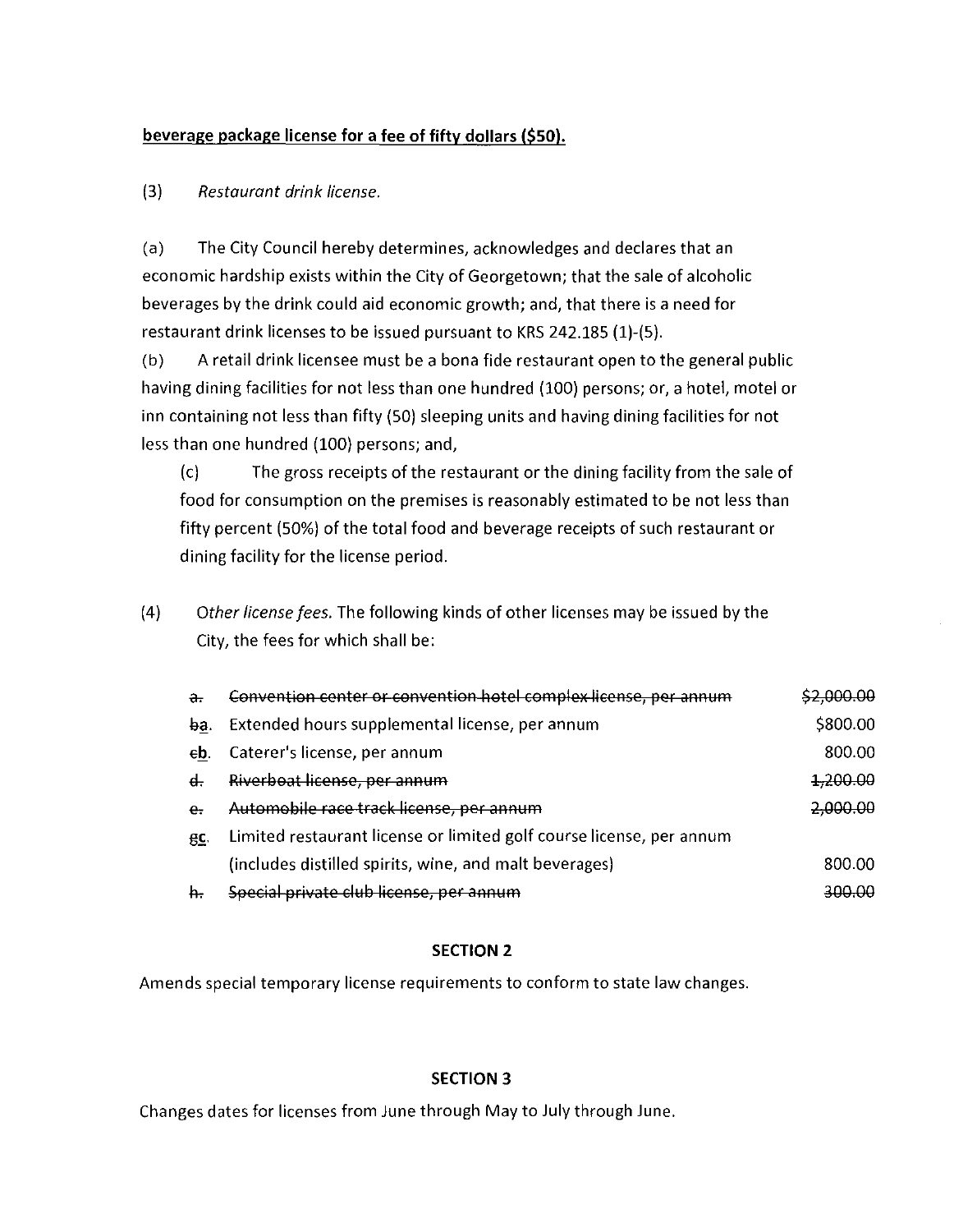# **SECTION 4**

Eliminates \$50 license application fee.

# **SECTION 5**

Changes hours of sale to conclude at 11:59:59 pm of each night, rather than at midnight; changes Sunday sales hours to end at 11:59:59 pm rather than 9:00 pm; eliminates prohibition of alcohol sales on election day.

# **SECTION 6**

Amends ID verification requirements in Section 2.7-52 to require an ID check for persons appearing under age thirty.

# **SECTION 7**

Amends ID verification requirements in Section 2.7-53 to require an ID check for persons appearing under age thirty.

## **SECTION 8**

Provides that if any portion of this Ordinance is for any reason held invalid or unlawful such portion shall be deemed a separate provision and such holding shall not affect the validity of the remaining portions of this Ordinance.

# **SECTION 9**

Provides that this Ordinance shall become effective on passage and publication.

The full text of Ordinance 13-025 is available for examination in the City Clerk's Office, 100 North Court Street, Georgetown, Kentucky 40324 or at www.georgetownky.gov.

INTRODUCED AND PUBLICLY READ FIRST TIME: November 11, 2013

PUBLICLY READ SECOND TIME AND PASSED: November 25, 2013